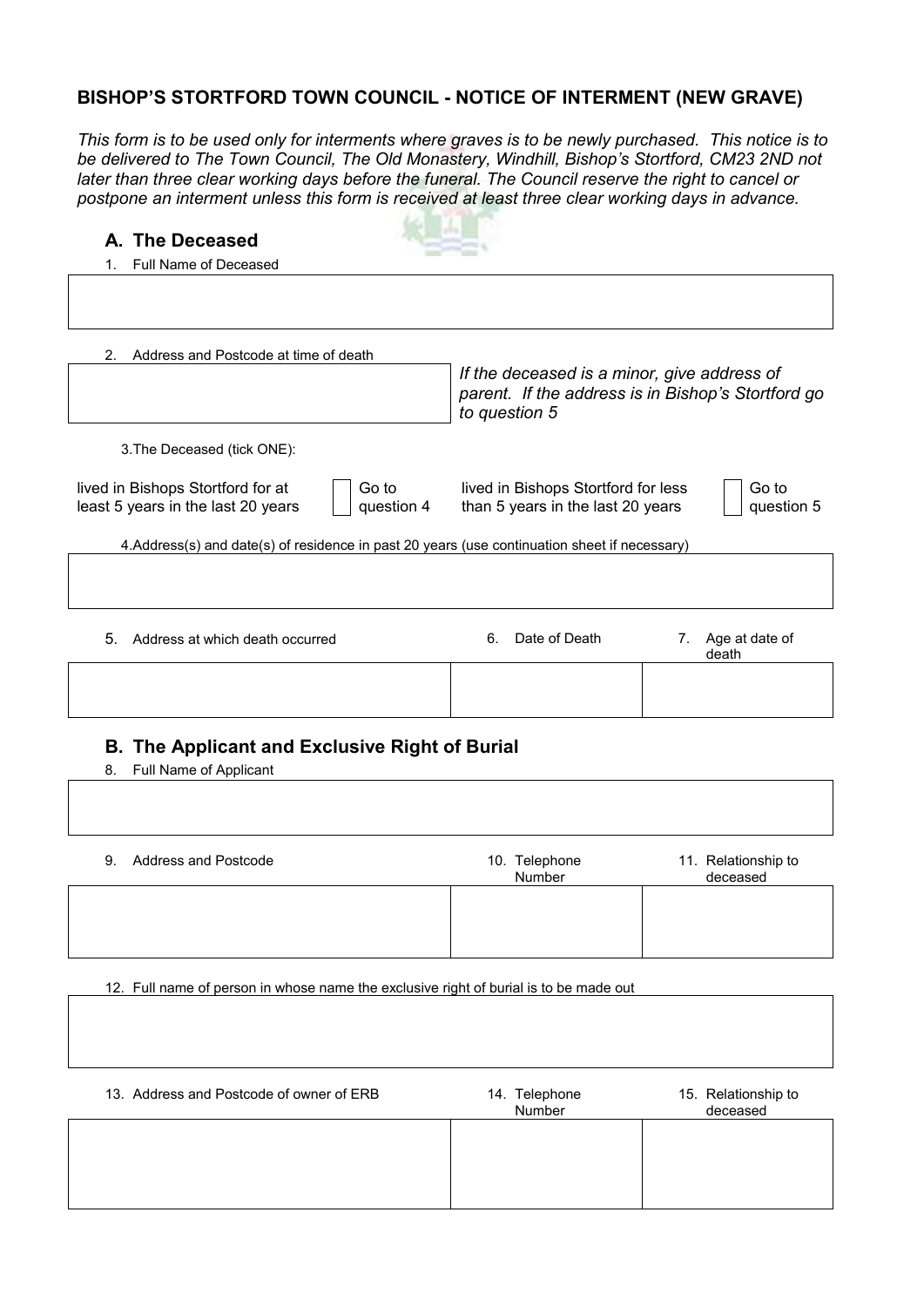# **C. The Interment**

| 16. The Exclusive Right of Burial (ERB) is for (tick ONE): |  |  |
|------------------------------------------------------------|--|--|
|                                                            |  |  |

| Burial (50 years)<br>go to question 17                       |                                                                |  |  |
|--------------------------------------------------------------|----------------------------------------------------------------|--|--|
| Ashes (50 years)<br>go to question 19                        |                                                                |  |  |
| 17. The new grave for burial is:                             |                                                                |  |  |
| Double (7' deep)                                             |                                                                |  |  |
| 18. The new grave for burial should be located in            |                                                                |  |  |
| New Cemetery, Lawned area                                    | Old Cemetery, Lawned area                                      |  |  |
| Old Cemetery, Kerbed area                                    | go to question 23                                              |  |  |
| 19. The new grave for cremated remains should be located in: |                                                                |  |  |
| New Cemetery, Tablet area                                    | New Cemetery, Headstone area                                   |  |  |
| Old Cemetery, Headstone area                                 |                                                                |  |  |
| 20. Name and Address of Cremation Authority                  | 21. Date and number<br>22. Date of Cremation<br>of certificate |  |  |
|                                                              |                                                                |  |  |
| 23.<br>I enclose                                             |                                                                |  |  |
| A death certificate<br>Go to section D                       | A burial order or<br>Go to section D<br>Coroners certificate   |  |  |
|                                                              | D. Container or Coffin Details in Centimetres or Inches        |  |  |
| 24. Length<br>25. Width<br>26. Height                        | 27. Coffin or Container<br>type                                |  |  |
|                                                              | Exact<br>dimensions<br>please                                  |  |  |
| <b>E. The Funeral Service</b>                                |                                                                |  |  |
| 28. Date of Funeral<br>29. Time at Graveside                 | 30. Name of Minister                                           |  |  |
|                                                              |                                                                |  |  |
| 31. I require:                                               |                                                                |  |  |
| Use of the chapel<br>Time:                                   | Amplified music                                                |  |  |
| Other<br>Please specify in notes below                       |                                                                |  |  |
| 32. Notes                                                    |                                                                |  |  |
|                                                              |                                                                |  |  |
|                                                              |                                                                |  |  |